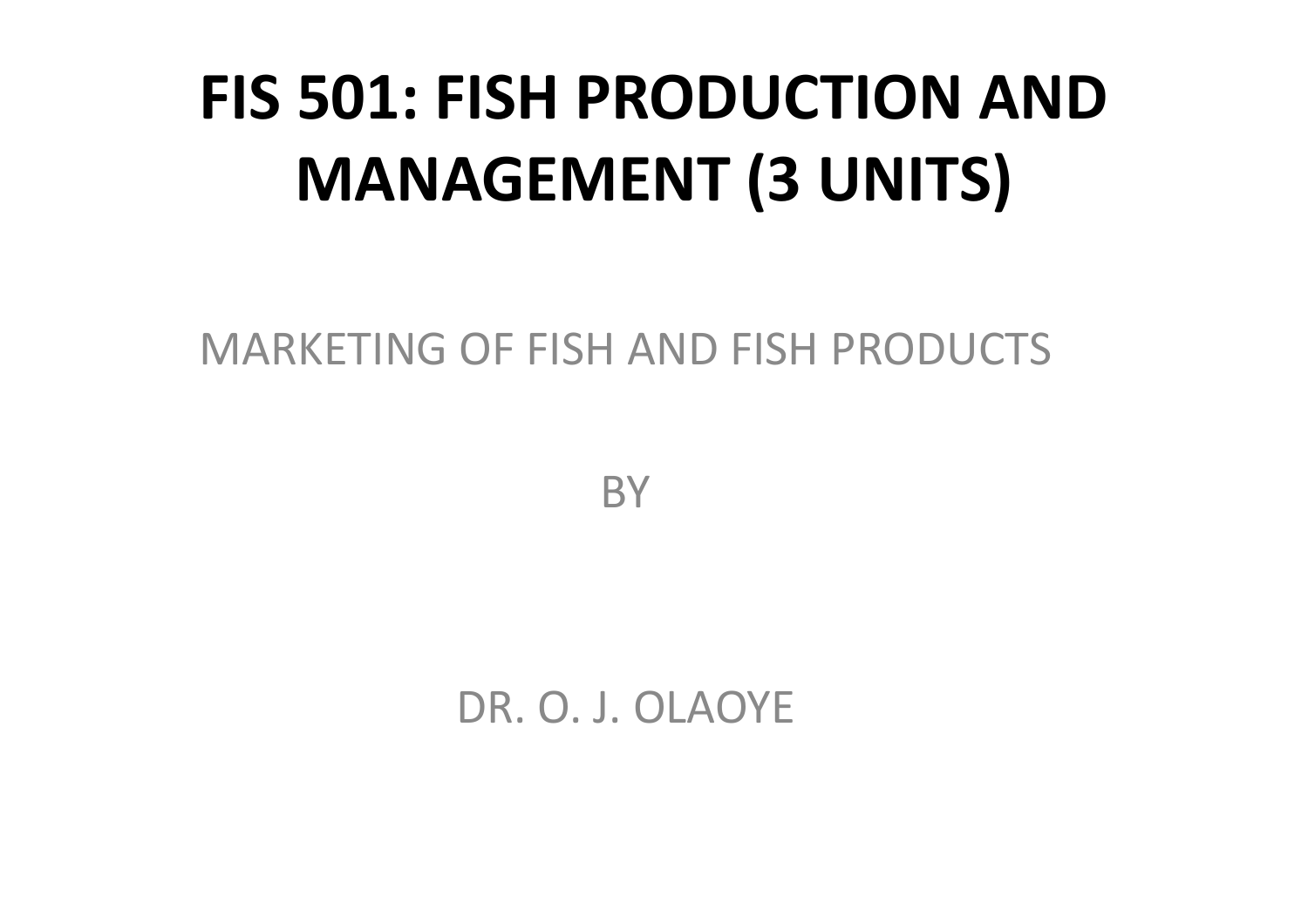# **MARKETING OF FISH AND FISH PRODUCTS**

- Traditionally fish marketing and distribution systems involve the collection, processing and transportation of fish from fisher folk at remote landing areas to major<br>consuming centers. This activity in most nart of Nigeria consuming centers. This activity in most part of Nigeria is done by women.
- The fresh fish could be further differentiated into those from fish farms and those from: rivers (riverine),<br>reservoirs (Lacustrine) Jagoon-(estuarine) and the sea reservoirs (Lacustrine), lagoon (estuarine) and the sea (marine).
- Fresh fish is sold at landing site to middle men processor who smokes the fish (sometimes smoking is done by the family processors) and sell to distant wholesaler or middlemen transporter, this fish thenpass through some intermediaries before getting to the retailers who finally sells to consumers.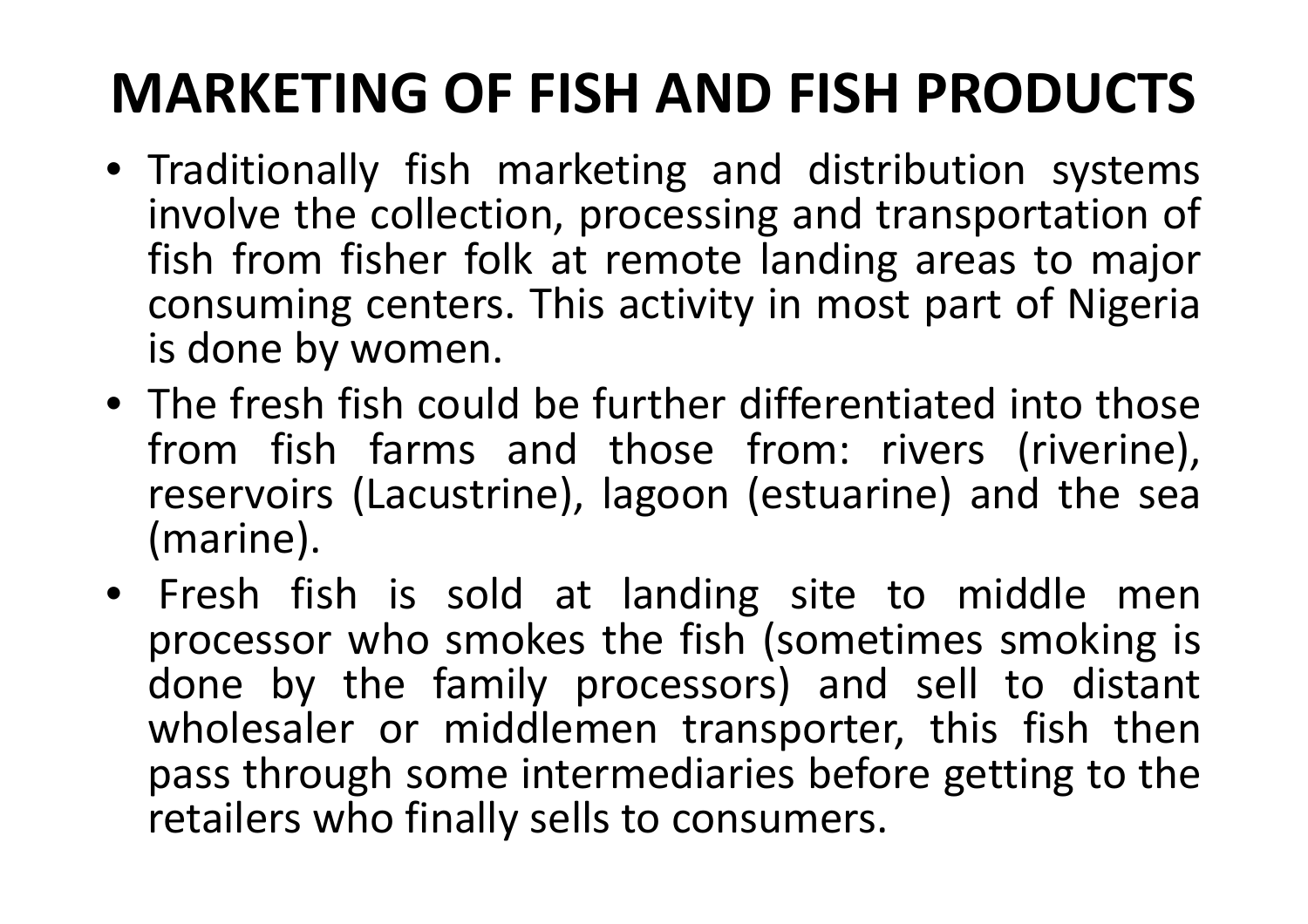- Marketing is the series of human activities by which a product is exchanged between the producer and the consumer during which the place, time, formand possession desires of the consumers are satisfied.
- Elements of the definition are: (1) Series of activities (2) Product (3) Producer and consumer and (4) Satisfaction of wants.
- The commonest products are: fresh, iced, dried and smoked fish, they are bought by high and lowincome consumers.
- Marketing processes actually should begin well before production takes place and should continue even after <sup>a</sup> product has been sold to consumers.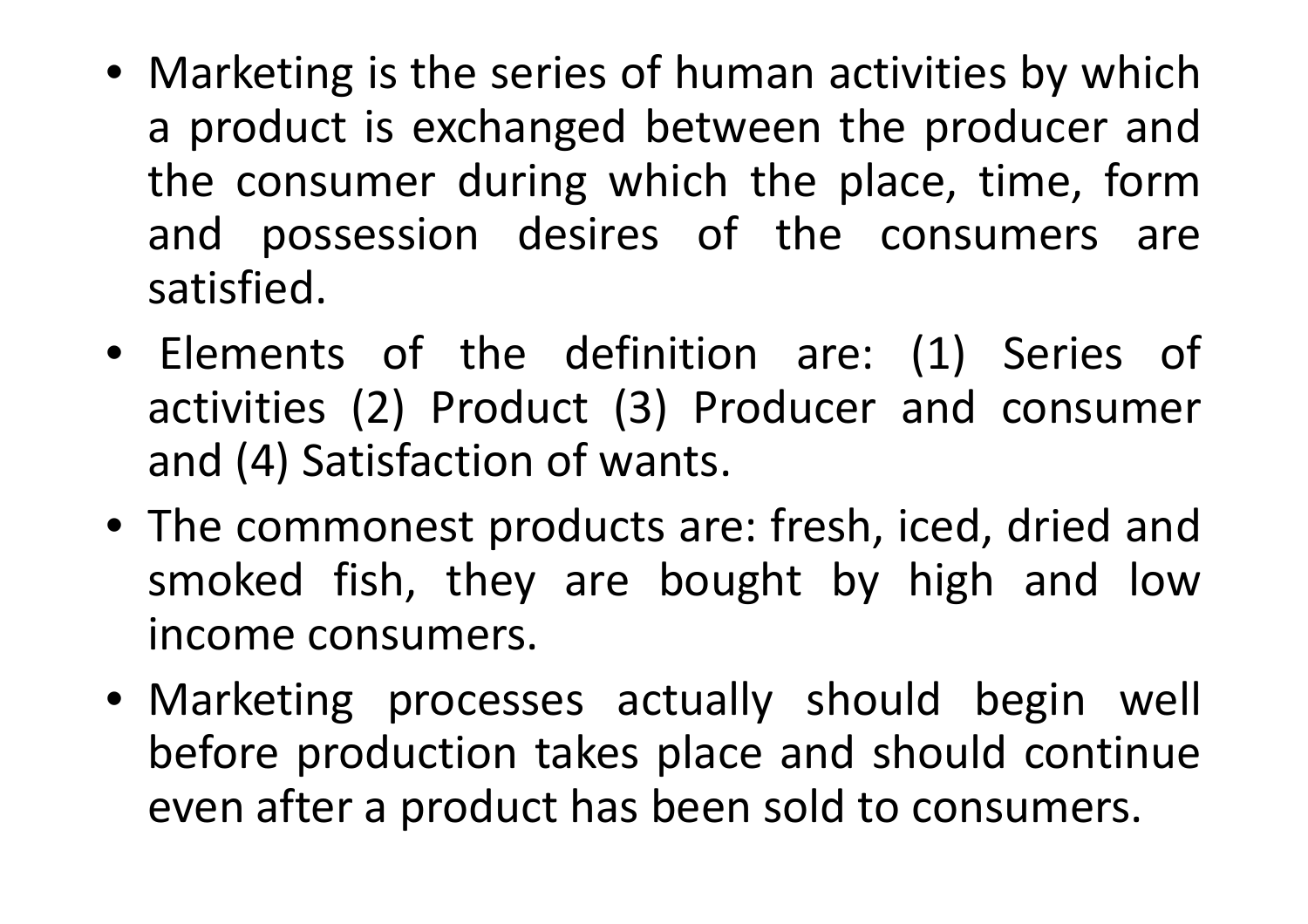# **IMPORTANCE OF MARKETING IN FISHERIES**

- It locates areas of surplus production and relocates the produce toareas of shortages.
- •• Income from export trade provides foreign exchange for import of<br>agricultural machines agricultural machines.
- •• Provides information to the farmer on what and how much of a<br>encoduce he is to produce produce he is to produce.
- Ensure the availability of seasonal produce at off season.
- $\bullet$ Creates employment
- •Attracts basic amenities to rural communities.
- •• Through it, consumers taste is known thus enabling research to revalue varieties and better forms of produce.
- $\bullet$ Encourages or motivates farmers to produce more.
- $\bullet$ Ensures growth of the fish industry and continuity.
- $\bullet$  Increases efficiency in business operations, provides customers satisfaction and improves standard of living of people.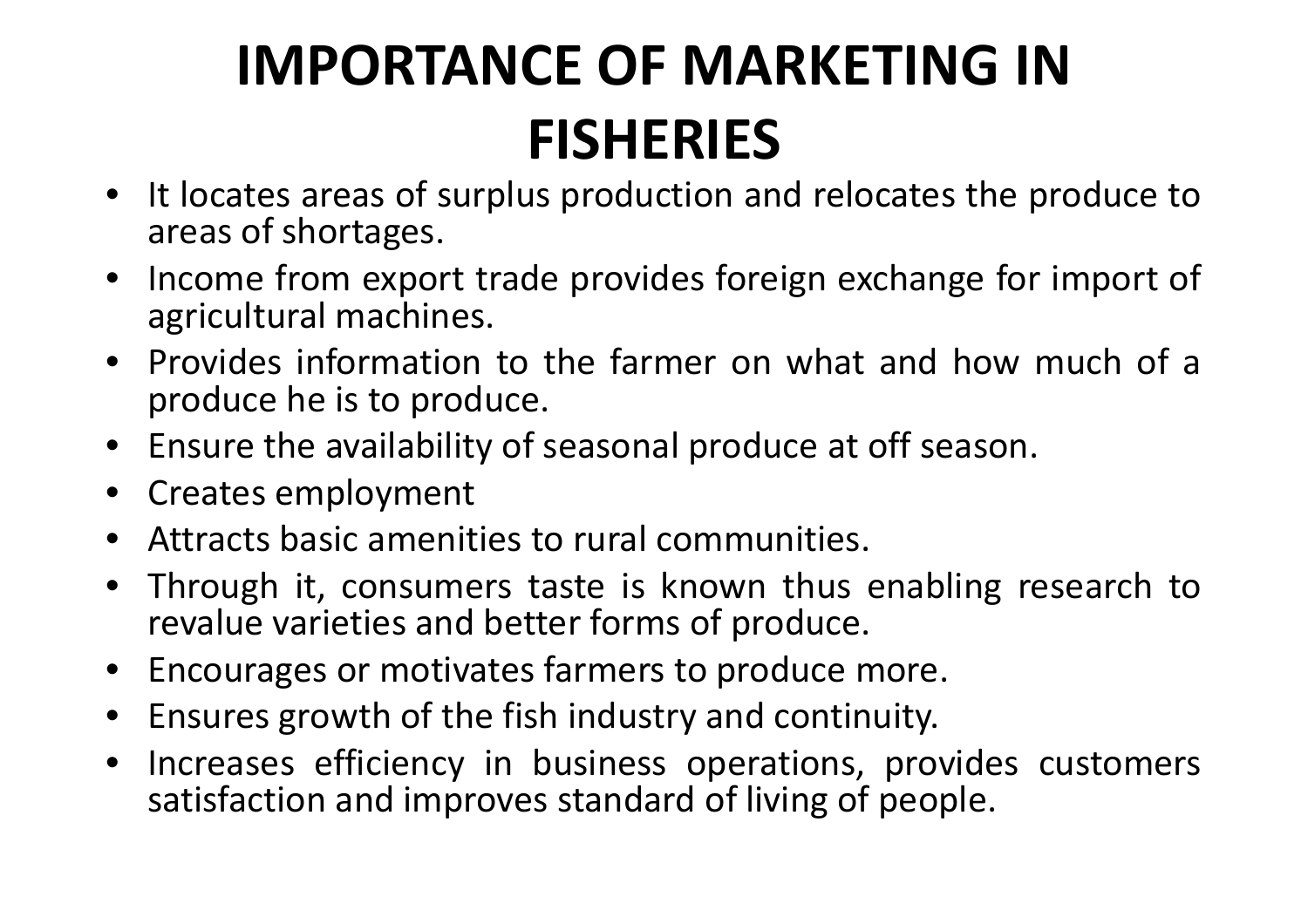# **MARKETING FUNCTIONS**

- Physical function: This is series of activities that involves transportation, storage, handling andprocessing.
- Facilitating Function: This includes all non-physical activities that are involved in the smooth running of the fish market. These are: standardization, financing, market intelligence and risk bearing.
- Exchange Function: This is the judgment of value, usually expressed as 'Price'. It comprises of negotiating for the title of the fish and fish products in a favourable term of exchange. This is buying and<br>selling function selling function.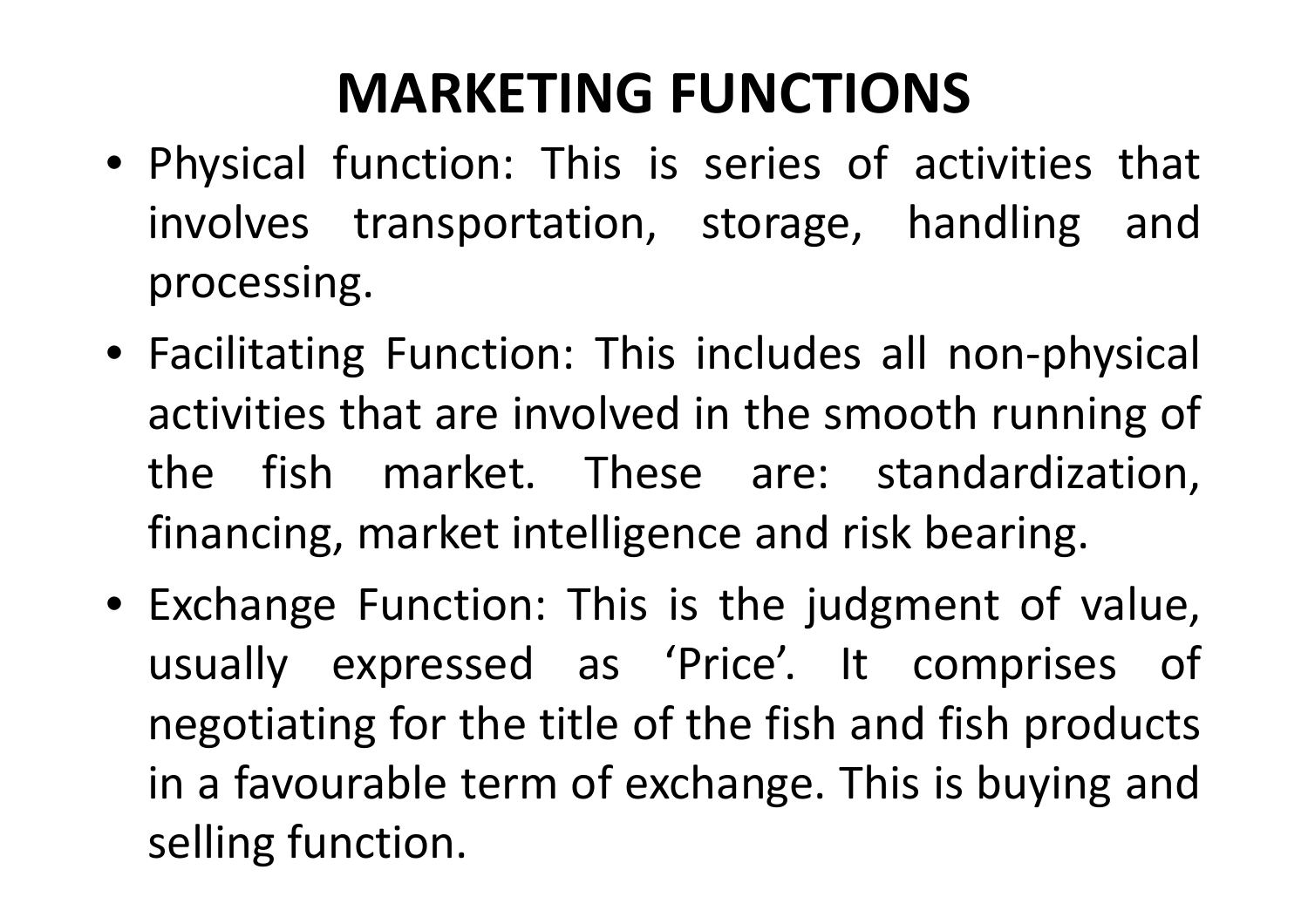# **PROBLEMS OF FISH MARKETING**

- Lack of Funds/capitals
- Negative activities of middlemen
- Transportation and communication
- Inadequate storage and warehousing
- Poor market organization
- Lack of institutional support
- Poor road networks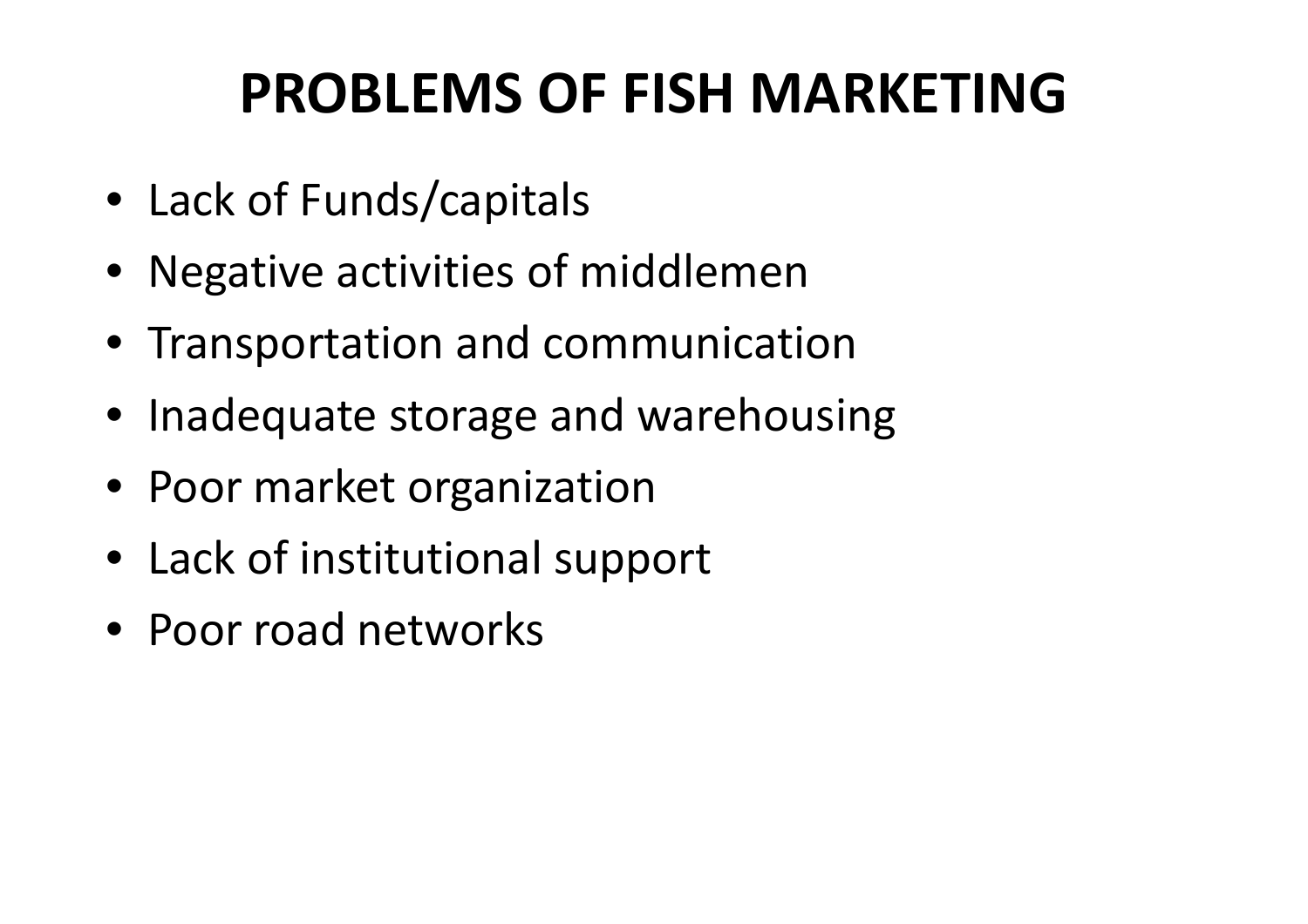# **TOTAL MARKETING ENVIRONMENT**

- The total marketing environment of the firminvolved the controllable factors (the marketing mix) the resources objectives of the firm, and uncontrollable factors (competitive, political, social and economic).
- •**DIAGRAM**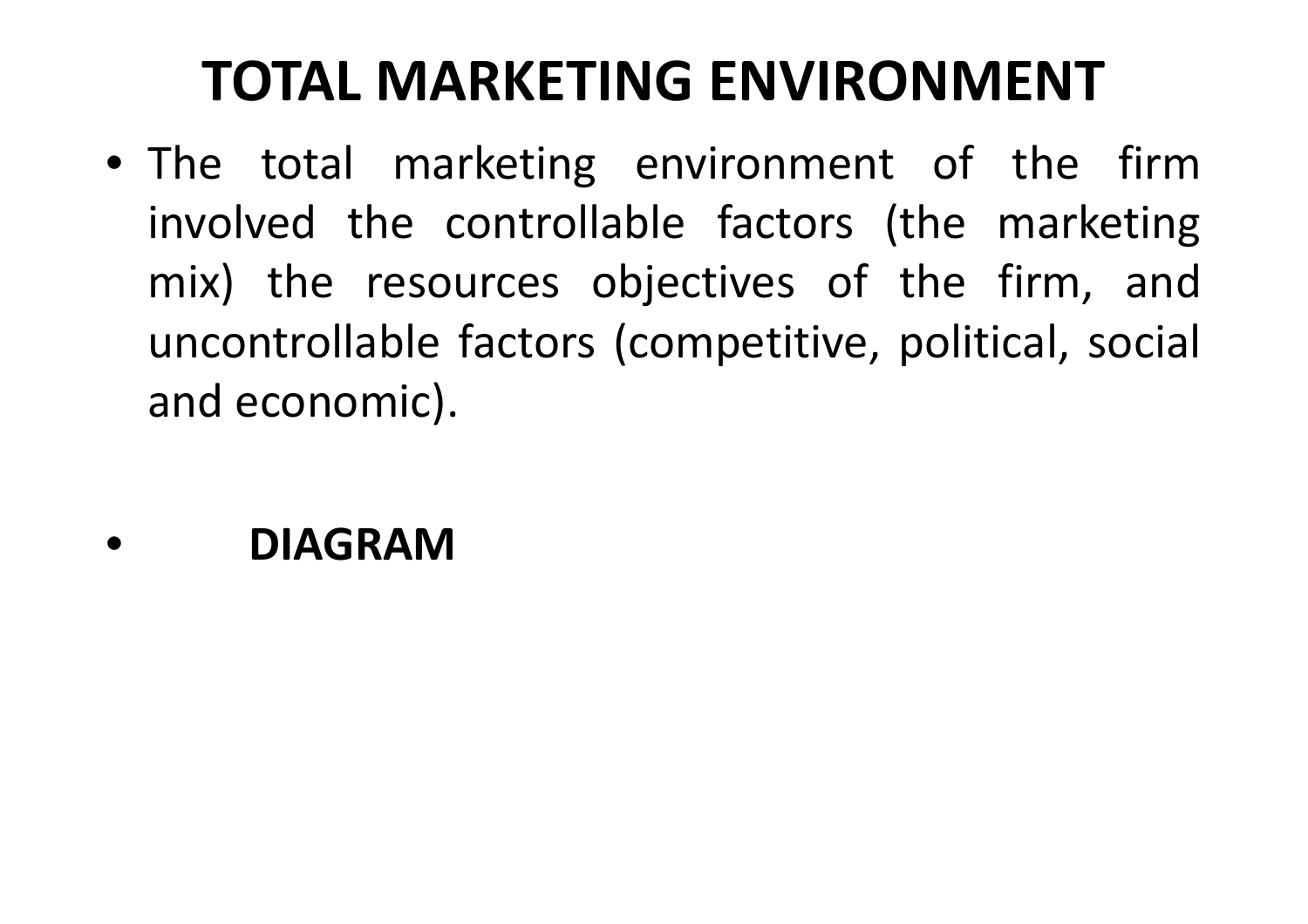## **FISH MARKETS**

- The fish markets in the state (Ogun) for example operates under either government-influenced or public-influenced systems are many and with permanent structures, however, markets such as Olomore market and other fish landing sites as those in Akere, Ere, Iro, Mokoloki, Magbon, Igbeki<br>. Igele, Ode-Omi, Makun-Omi and Awodikora etc are without permanent structures.
- Local fish markets are available in Ode-Omi, Ijebu- Ode, Ijebu-Ife, Ibefun, Abeokuta, Ifo.
- However, full-fledged fish markets of repute like those of Epe, Agbowa, Badagry and Lagos are rare.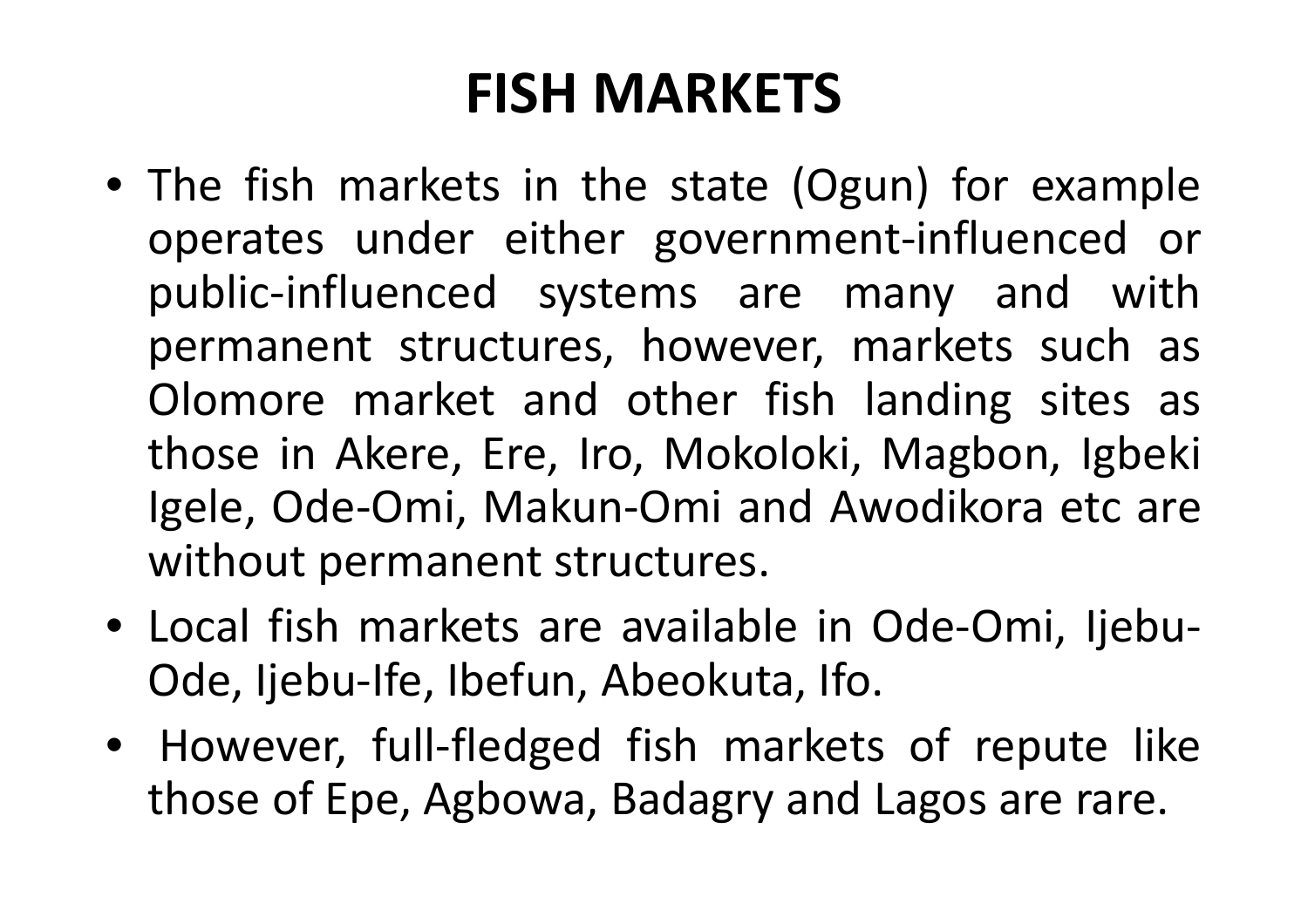- •**MARKETING EXTENSION:** This is a form of adult education and literacy<br>- nrogramme through which farmers and traders are encouraged through coprogramme through which farmers and traders are encouraged, through cooperation, improved market knowledge, efficient pricing, the use of modern methods of storage, processing etc. to undertake none efficient marketing so as to reduce marketing waste, thereby using returns to farmers and for rising consumer satisfaction.
- $\bullet$ **MARKETING MANAGEMENT:** This involves the co-ordination of people and fixed in order to achieve the objective of moving commodities fromproduction into consumption.
- •• Important factors in marketing management include pricing, organizational structure, human behavior, public relations, advertising etc.
- $\bullet$ Management is getting things done through others.
- $\bullet$ • Marketing management is therefore the planning, organization and control of people and activities to achieve the marketing objective.

#### •**MARKET ORGANIZATION**

- Another area of interest in the study of marketing is how middlemen and  $\bullet$ institutions are grouped together in carrying out the marketing functions.
- •These arrangements make up what is known as marketing channel.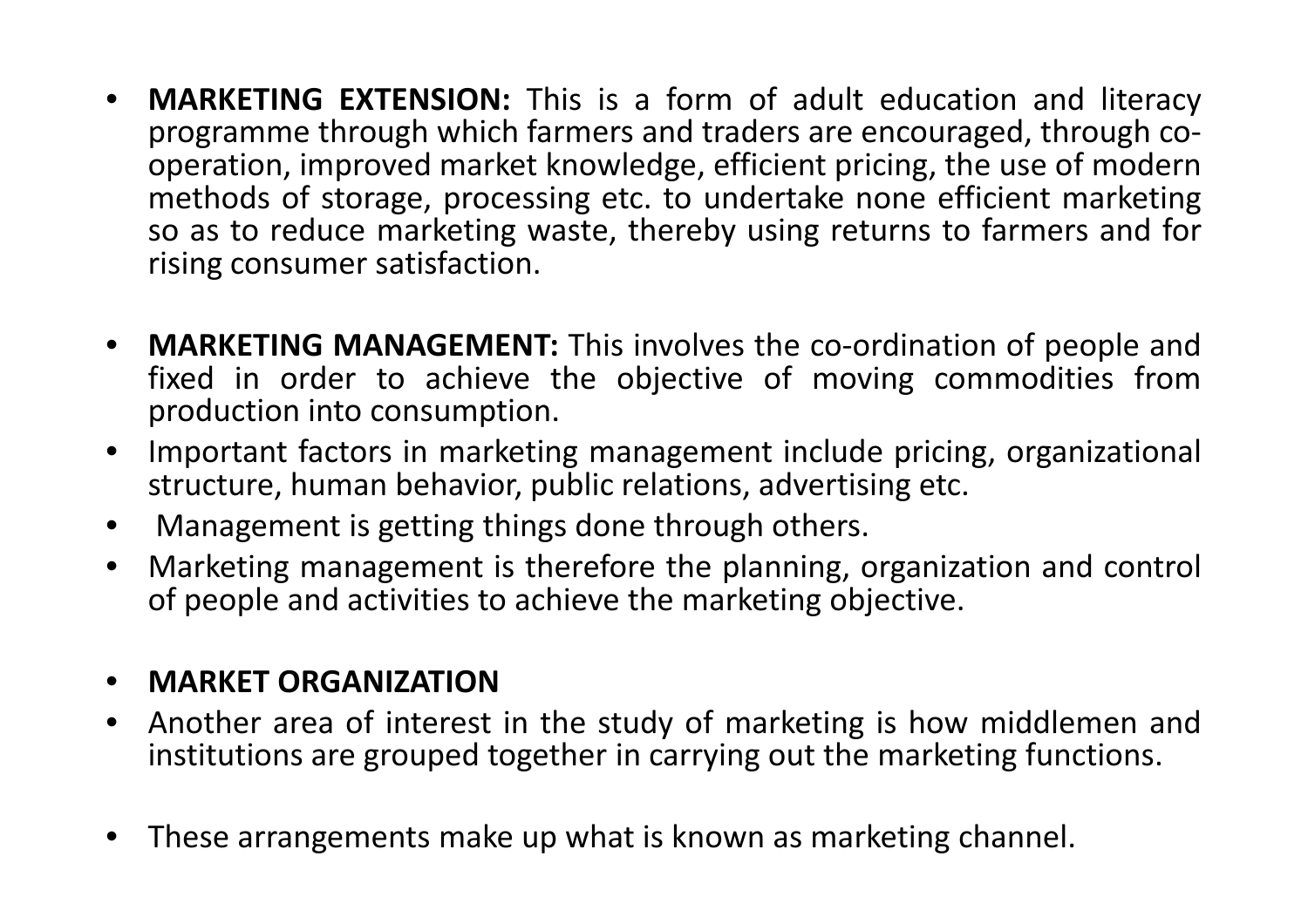## **MARKETING CHANNEL**

- A M.C is simply the path of a commodity from its<br> raw form to the finished form or the path of a product as it moves from the producers to the final<br>servative are consumers.
- M.C. are input in evaluating marketing systembecause they indicate how the various market participants are organized accomplish the movement of a product from the producer to the<br>final canculates final consumer.
- **TYPES OF M.C** (i) Centralized channel and (ii) decentralized channel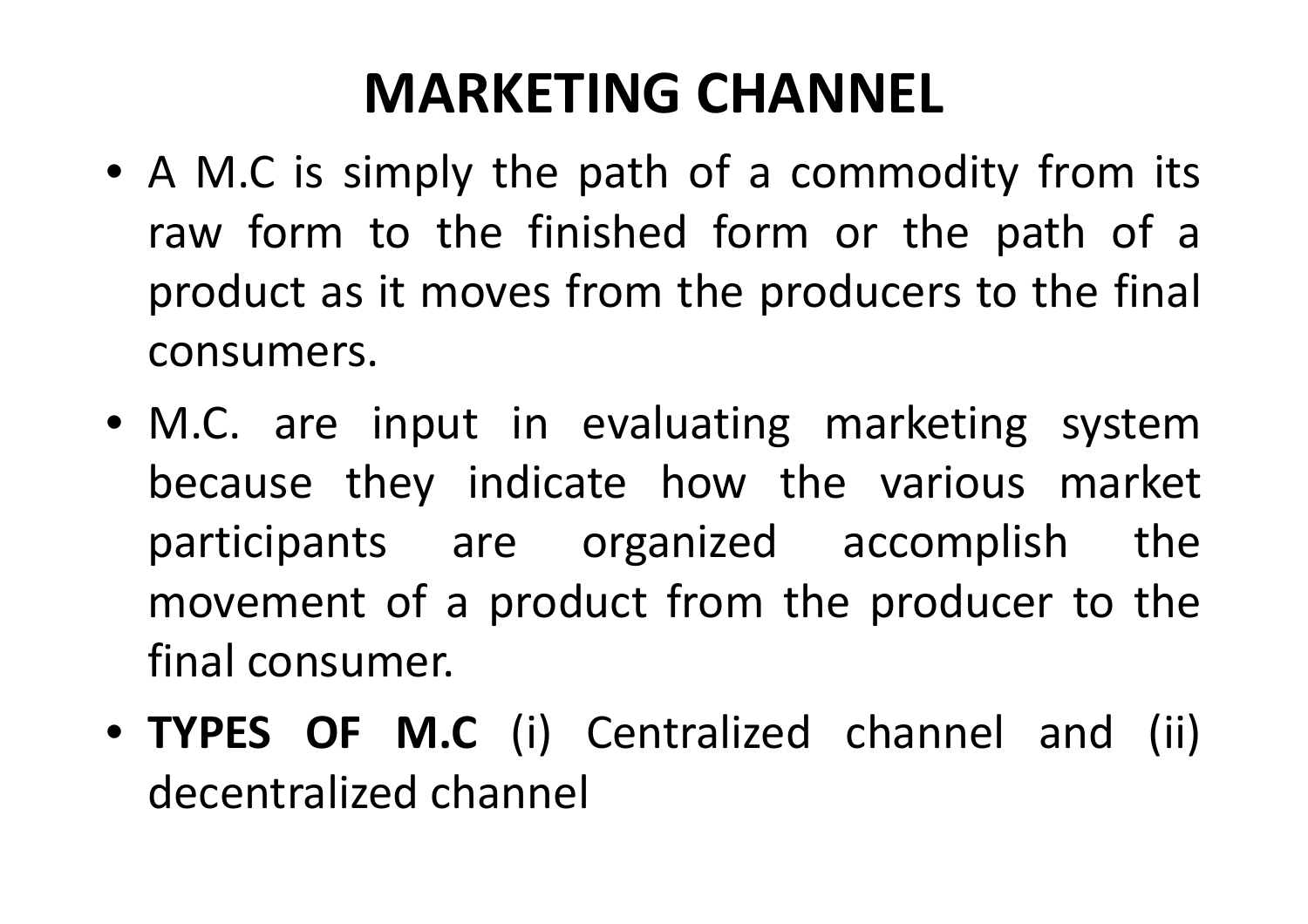- **I. CENTRALIZED M.C.:** Is one in which the farmer's products or commodities are brought together in larger central and terminal markets.
- There they are purchased by the processors or wholesalers fromcommission men and brokers who act as the farmer's selling agent.
	- **II. DECENTRALIZED M.C.:** On the other hand is one that does not use such established large market facilities rather, wholesalers and processors purchase directly from the farmers.<br>The MG for equipultural meadupts in Nig
- The M.C. for agricultural products in Nigeria is mainly the decentralized type.
- $\bullet$ **•** Decentralization means that farm products move from farms and<br>into the hands of processors and wholesalers without utilizing the into the hands of processors and wholesalers without utilizing the services of the older, established terminal facilities.
- • Buying agents of processors, wholesalers and the retails firms contact producers and take title to the products in the productionarea.**DIAGRAM**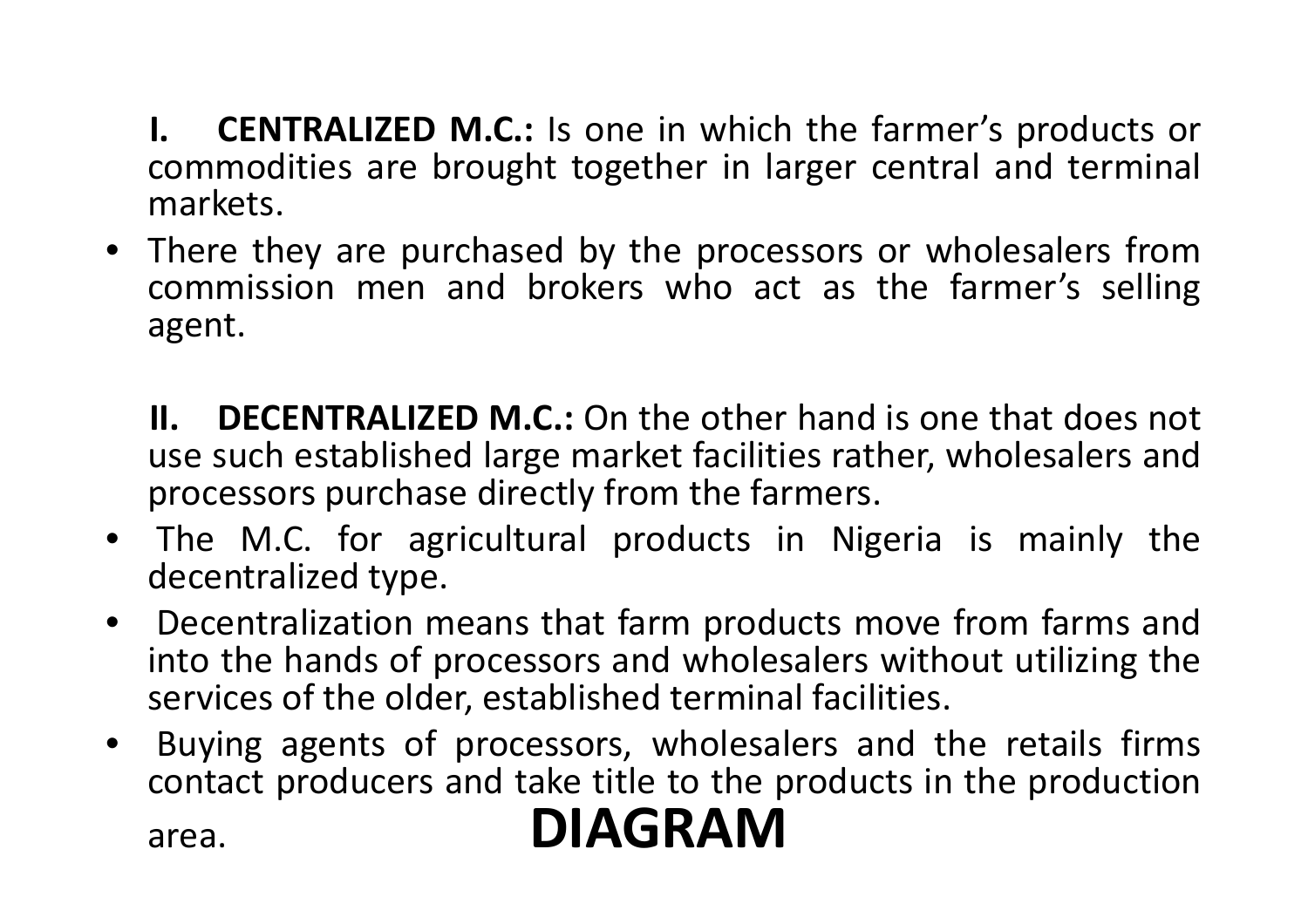# **MARKETING CHAIN**

- The marketing chain described the succession of markets through which products pass until they reach the consumers.
- $\bullet$ It is part of the marketing channel.
- $\bullet$  The study of marketing chain is important in that it reveals the relative importance of various markets or exchange points in the marketing system.
- <sup>A</sup> long marketing chain implies that the commodity changes hands many times before reaching the final consumers.
- The longer the chains the higher the price that the consumers will have to pay.
- The length of the chain depends on the nature of the commodity and how far the consumers are from the<br>producing.aroas producing areas.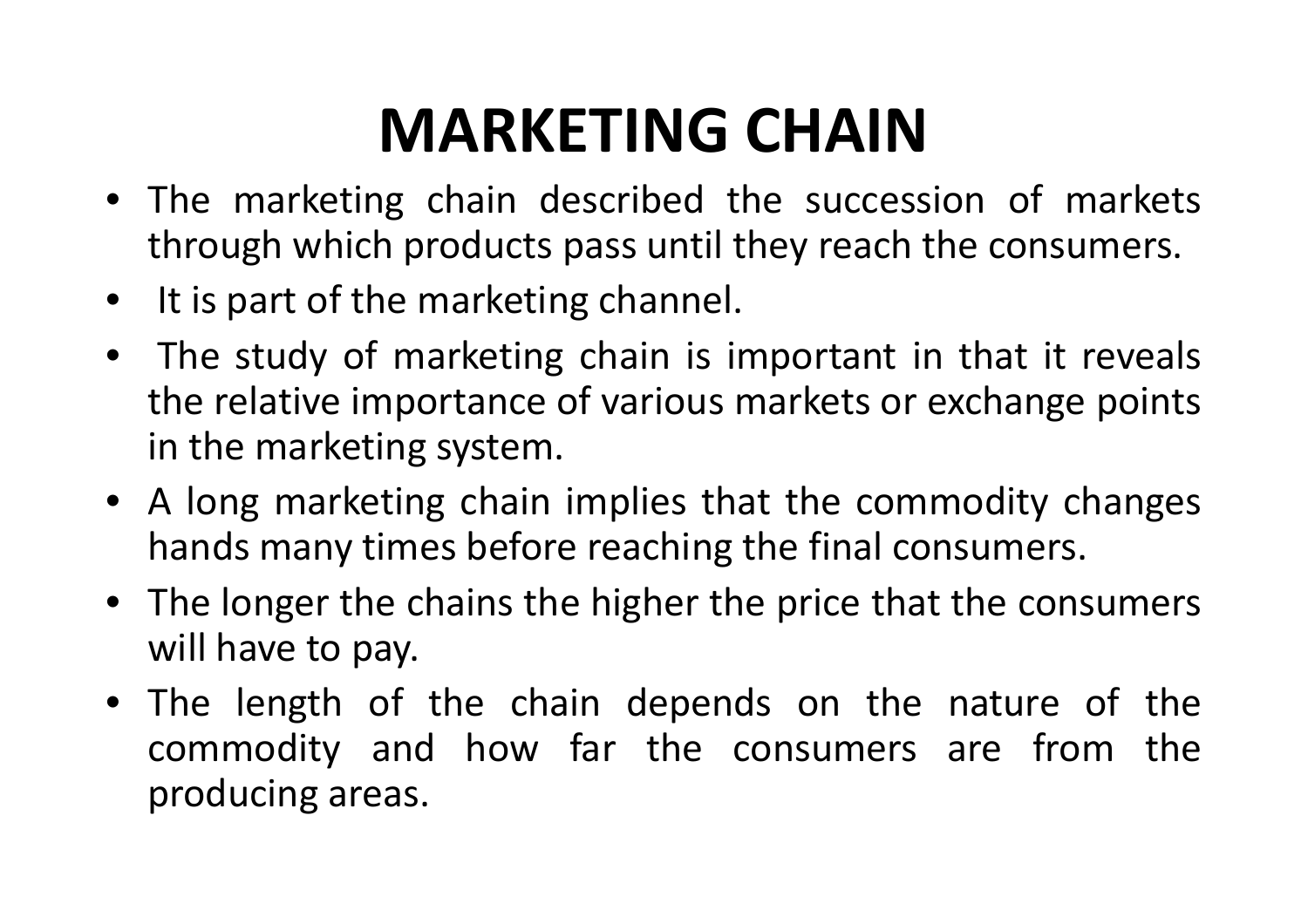#### **ORGANIZATIONAL EXPANSION**

 • There are two main ways in which marketing firms cangrow in size, namely integration and growth by<br>diversification diversification.

# **MARKET INTEGRATION (MI)**

- MI. is the grouping of firms that perform similar functions under one management.
- It enables marketing firms and agribusiness firms to grow in size and increase their marketing power.<br>All the site of their contractions in the site of
- It is the process of expansion for marketing institutions through which additional agencies or functions are brought together under one management.
- There are two types of integration namely: Vertical Integration and Horizontal Integration.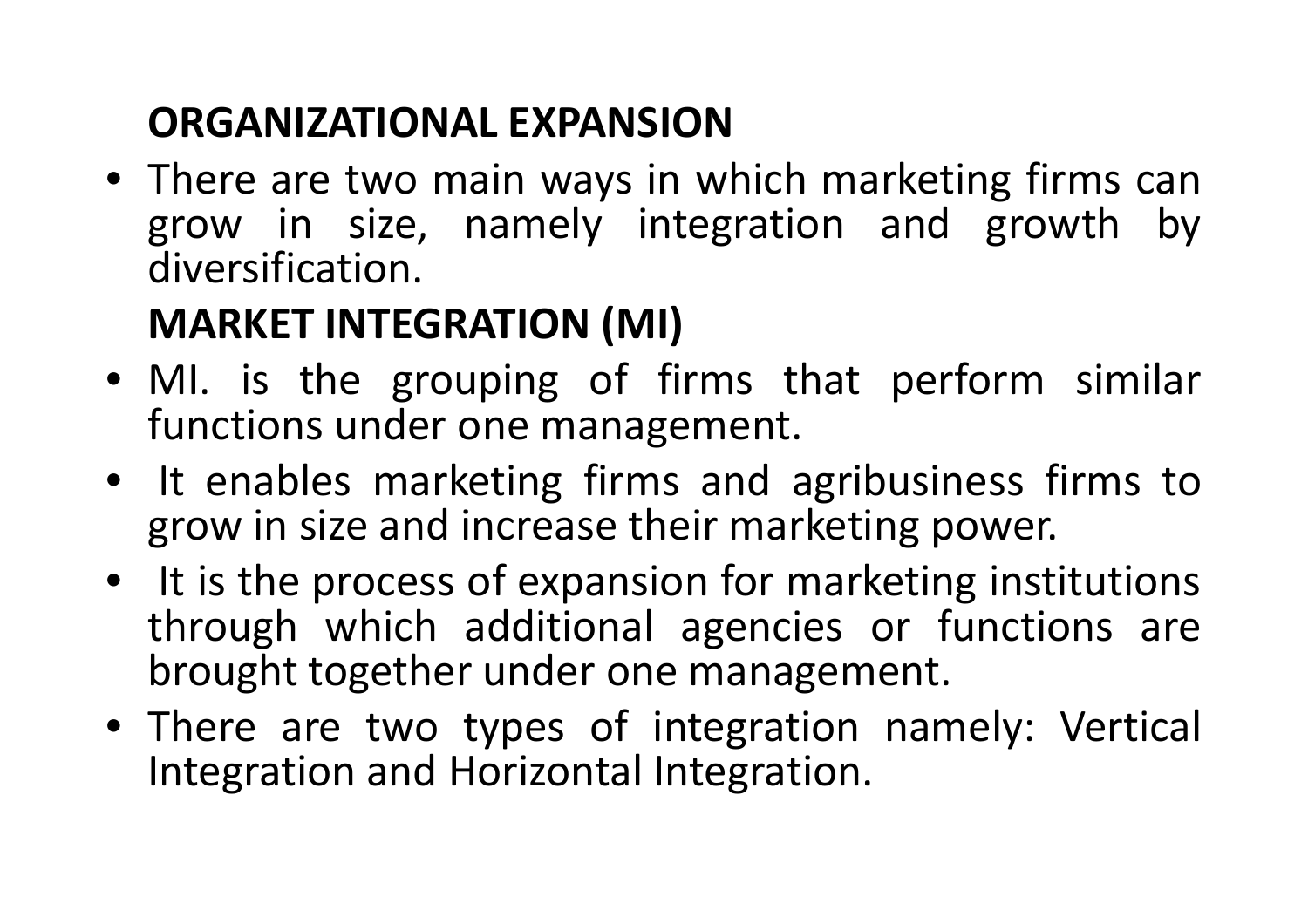**VERTICAL INTEGRATION (VI):** This is one in which <sup>a</sup> firm combines activities which are not similar to its present function but relatedto them in sequence of marketing activities.<br>The simplest meaning of VL is "QWAFRSLUE

- The simplest meaning of V.I. is "OWNERSHIP".
- •• When a firm owns two or more levels of production or marketing.<br>• A livesteak (fisheries food company which foods its own fish raths
- •• A livestock/fisheries feed company which feeds its own fish rather than selling the feed alone is said to be V.I.
- • Likewise <sup>a</sup> fish packer which owns retail stores and sells fishdirectly to consumers is V.I.

**HORIZONTAL INTEGRATION:** This refers to <sup>a</sup> situation where <sup>a</sup> firmgains control over other firms performing similar activities at the same level in the marketing sequence.

- For example, small firms that handle processing fish could decide to merge with bigger firms in the same business.
- $\bullet$  Such merges enable the firms involved to enjoy <sup>a</sup> wider market share of the product and also to exercise greater market power.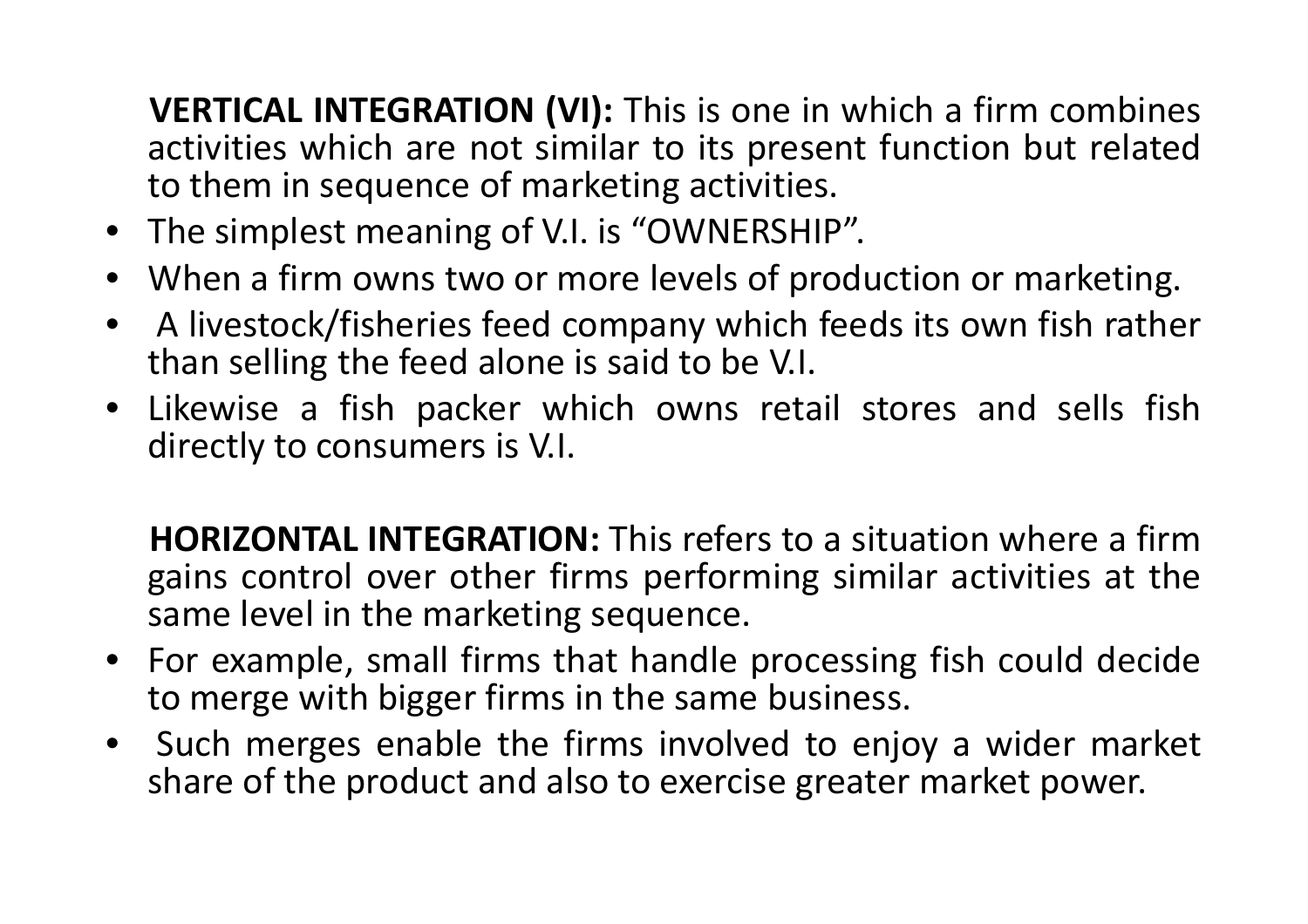#### **ADVANTAGES OF MARKET INTEGRATION**

- It organizes or co-ordinate the marketing firms to obtain increased operating efficiency or wider market power over selling or buying process.
- It has effect of shortening the marketing chain between the producer and the final consumer. Integration thus helps to reduce marketing margin.
- Integration could increase the profit of <sup>a</sup> firm because it may place a firm in a more advantageous bargaining could help to firm to<br>influence the market price influence the market price.
- Integration could also enable <sup>a</sup> firm to operate with greater efficiency and lower cost. It guarantees steady supply of inputs toagribusiness firms and ensures uninterrupted flow of products to<br>consumers consumers.

#### **DEMERITS OF INTEGRATION**

- The concentration of market power in a few firms. For example<br>vertical integration of a firm already possessing substantial market vertical integration of a firm already possessing substantial market<br>nower may he anti-competitive because it may make entry more power may be anti-competitive because it may make entry more difficult for potential competitors.
- •• It gives the integrated firm the power to exert a prize squeeze.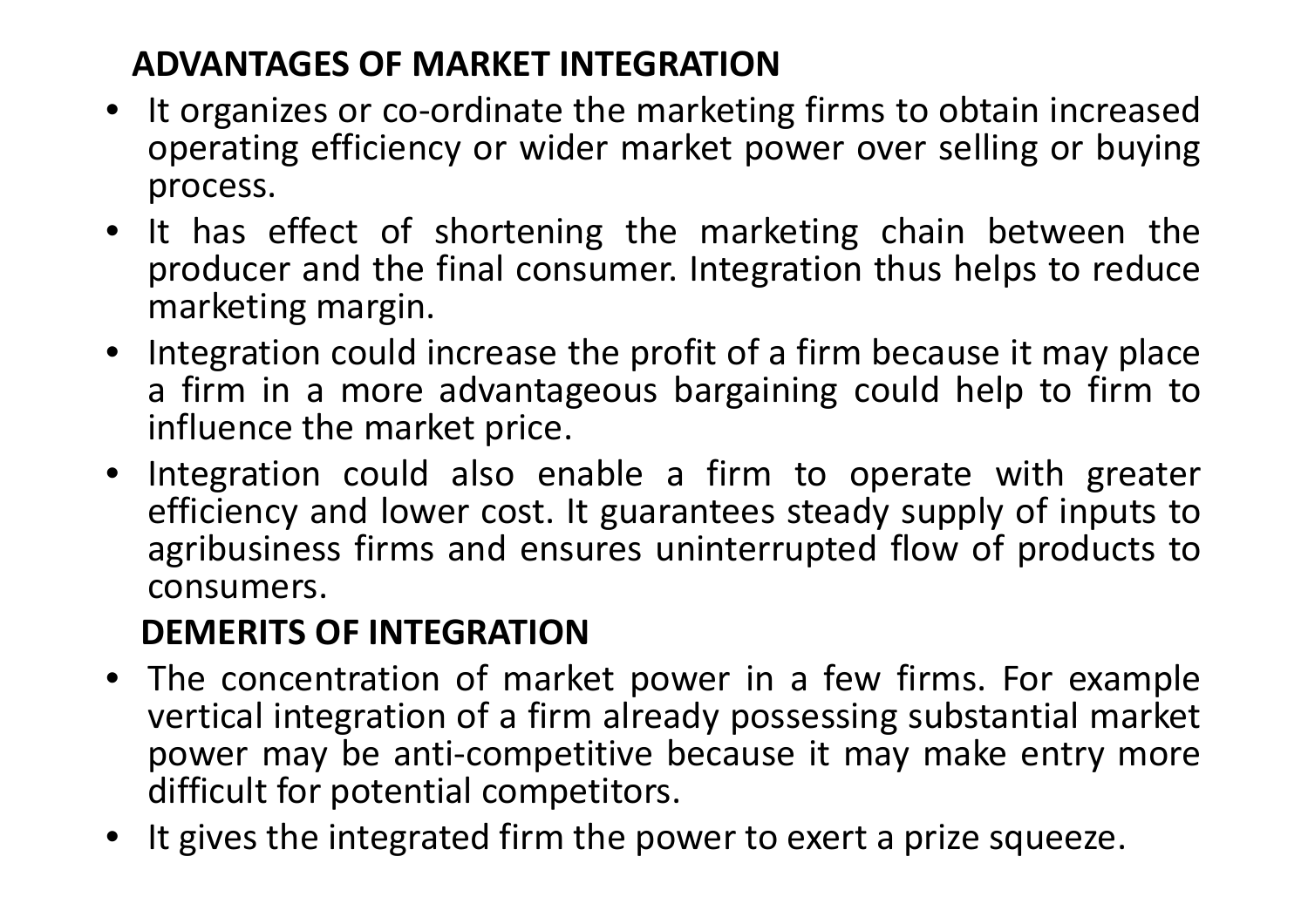#### **MARKETING EFFICIENCY**

- Marketing efficiency can be defined as the maximization of an input – output ratio, when the output is consumer satisfaction or utilities created in the marketing system and the inputs are the<br>different resources (land labour canital management etc) used different resources (land, labour, capital, management, etc), usedin marketing.
- Also be defined as the movement of commodities at the least cost consistent with the services consumers want.
- • Efficiency is defined within the context of the success of <sup>a</sup> firm to produce as large an output as possible from given sets of inputs.<br>Efficiency in the equipultural industry is the moot frequently us
- •• Efficiency in the agricultural industry is the most frequently used measure of market performance.
- • Improved marketing efficiency is <sup>a</sup> common objective of farmers, food marketing firms, consumers and the society at large.
- $\bullet$ • Efficiency is an engineering terminology which is measured as a ratio of output to input.
- • Marketing efficiency can be defined as the maximization of the ratio of output to input in marketing.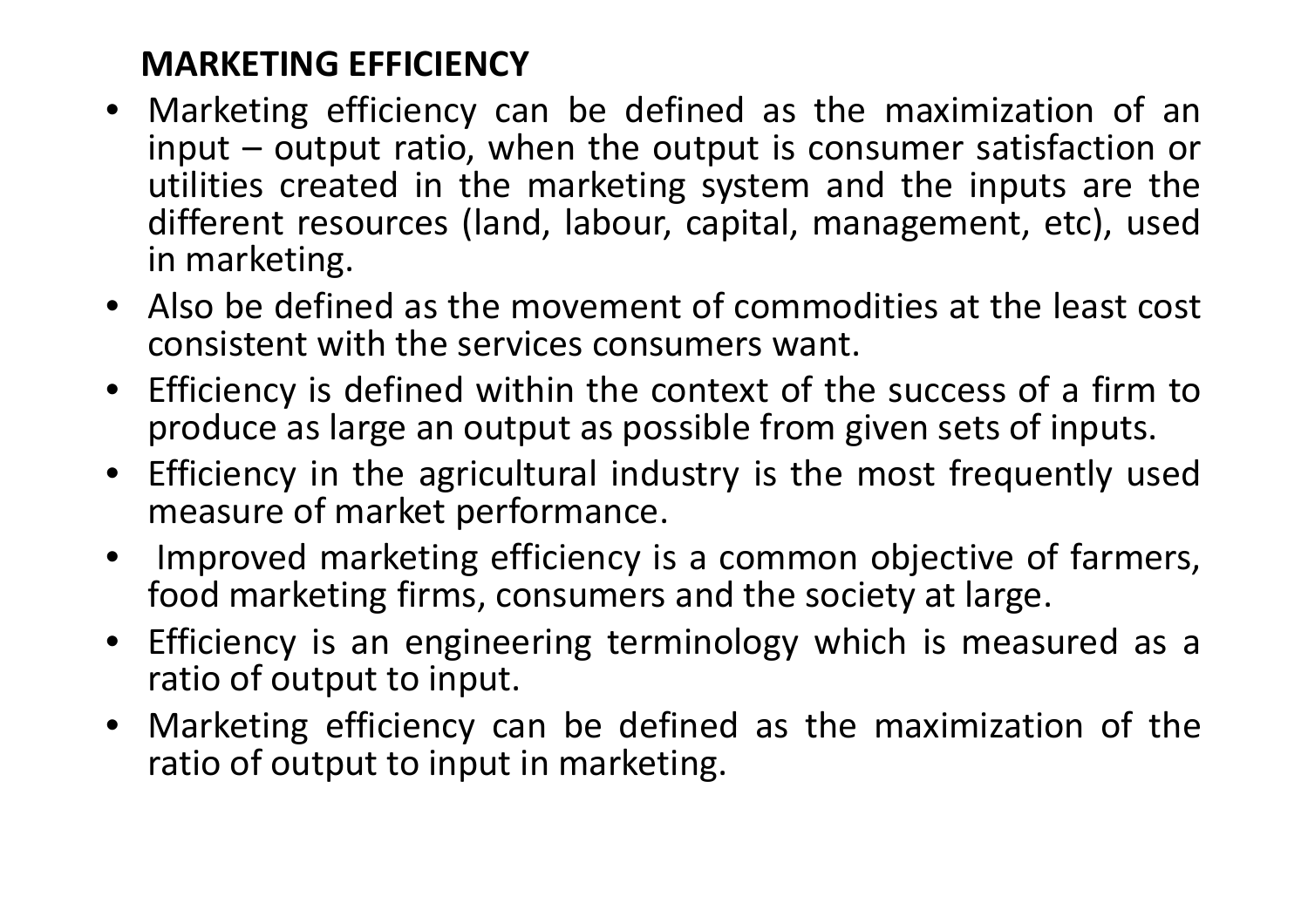- Efficiency ratios can be expressed in physical term or in monetary terms.
- If monetary terms are used, the efficiency concept becomes <sup>a</sup> ratio of benefits to costs.
- Expressing marketing efficiency in both physical quantity and monetary terms we have:
- Marketing efficiency (ME) = output/input =value of output/value of input
- Marketing efficiency could be achieved in any of the following ways:
- Output remains constant while input decreases
- Output increases while input remains constant
- •Output increases more than increase in input
- •Output decreases more slowly than decrease in input
- The higher the efficiency ratio the higher is the market efficiency.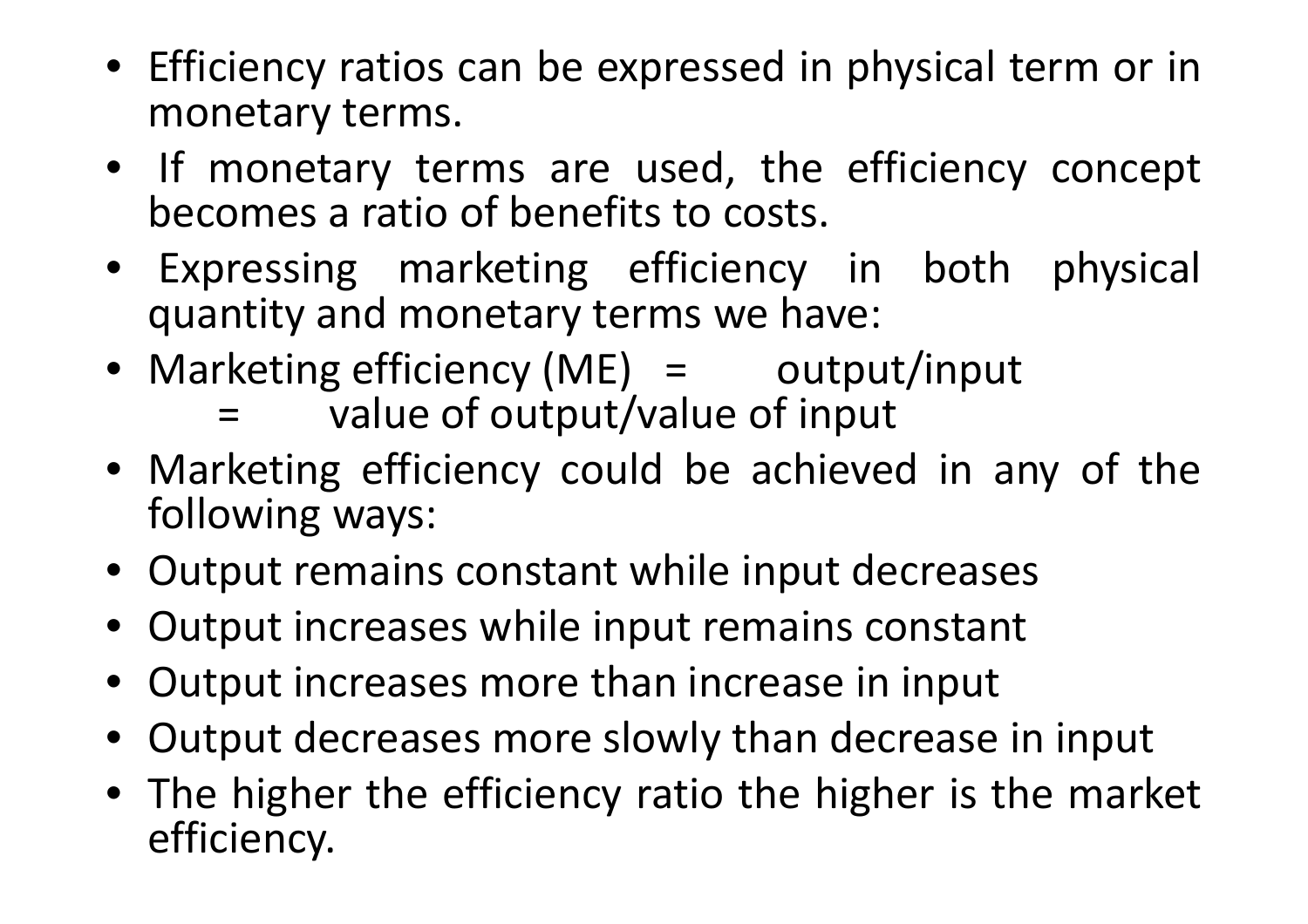### **TYPES OF MARKETING EFFICIENCY**

- The performance of the firm is viewed as an input-output<br>system: this makes the measures of efficiency easy as a ratio system; this makes the measures of efficiency easy as <sup>a</sup> ratioof output to input.
- $\bullet$  Marketing efficiency can be broken down into the three concepts of (1) operational (technological), (2) pricing (economic) and (3) over-all efficiencies.

### **FACTORS FOR PRICING INEFFICIENCY**

- Lack of price information to consumers.
- Presence of firms that dominate marketing due to location or excellent personnel.

#### **CONDITIONS FOR PRICE EFFICIENCY**

- The consumers must be provided with numerous alternatives from which they can choose.<br>The issues result reflect, the
- The price must reflect the cost of providing the goods andservices.
- Free entry into and exit from the marketing.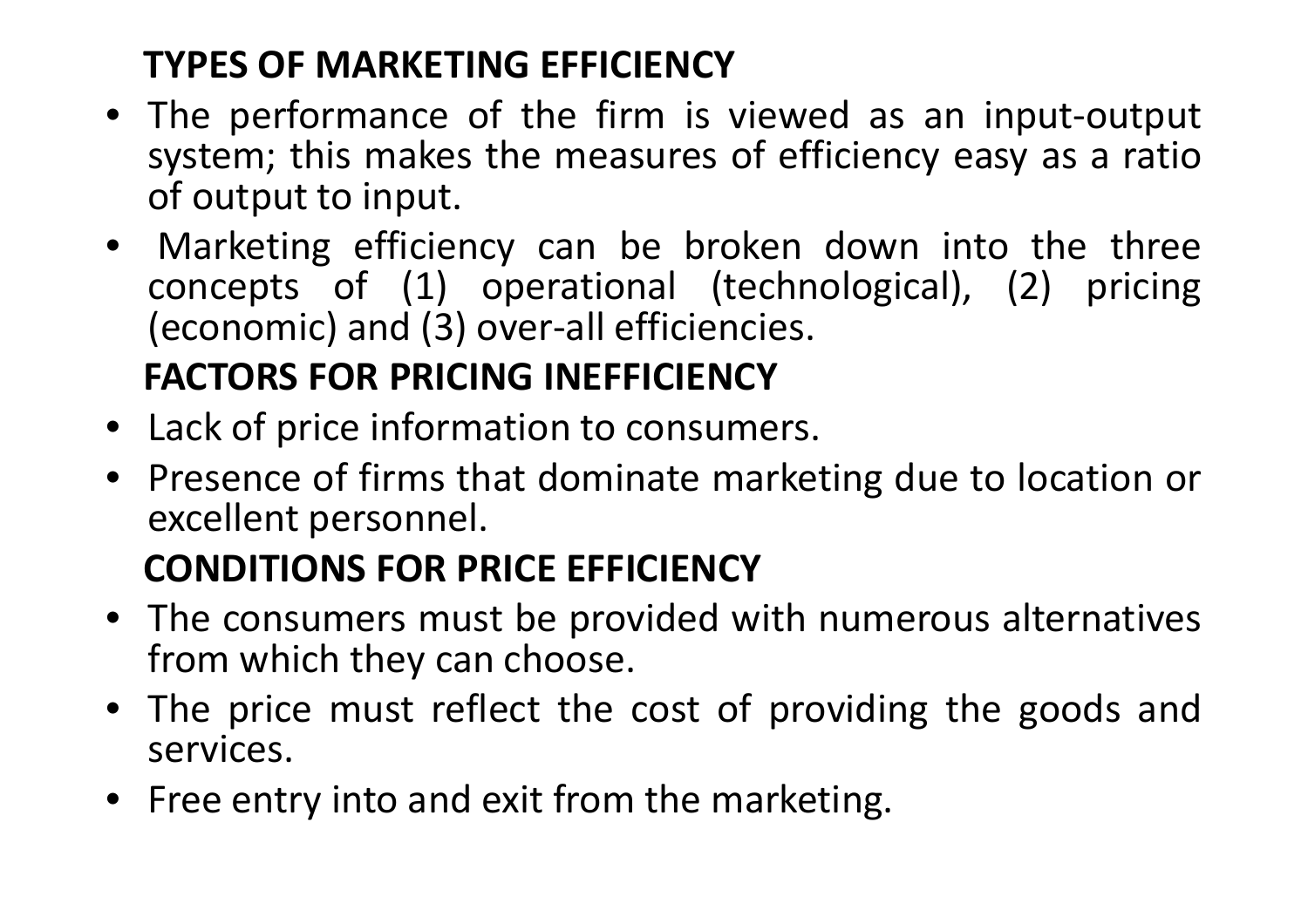# **PROSPECTS OF FISH MARKETING IN NIGERIA**

- Advancement in marketing will lead to development of other industries producing accessories for packaging rather than relying on used materials. This will subsequently lead to increase in employment and economic development.
- It will implore research into more techniques of fish preservation and preparation of various fish product so as to meet the different tastes of the consumers and subsequently lead to advancement and general development of' the sector.
- • Any expansion in the volume of trade occasioned by improved marketing will create for the government further incentives to provide additional infrastructure like road, storage facilities and warehouse etc. which will link up the villages to urban centres and improve the living standard of the participants which will subsequently enhance their performance.
- With good and efficient marketing set-up, fish supply can be guaranteed throughout the year with little variation in prices. This will favour the producer, consumer and even policy makers for appropriate economic planning in the country.
- • Good fish marketing will ensure production of the right product at the right time and at the right place and form and in effect will ensure judicious use<br>of resources to the best advantage of the fisher folk of resources to the best advantage of the fisher folk.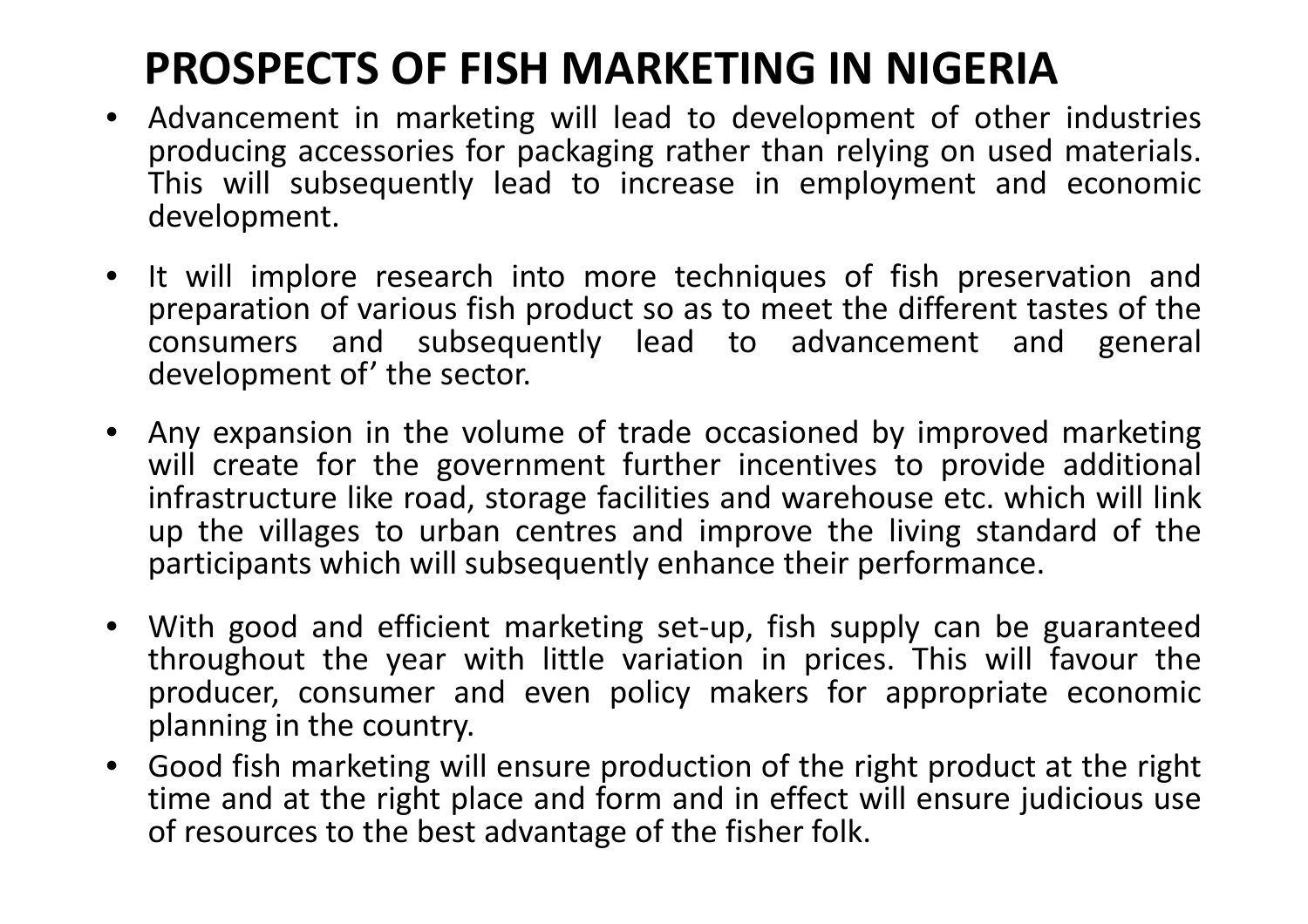# TERM PAPERS

- Fish Marketing in Nigeria: Prospect and Challenges
- Consumer is a king, Discuss.
- Marketing add value to fish and fish product, Discuss.